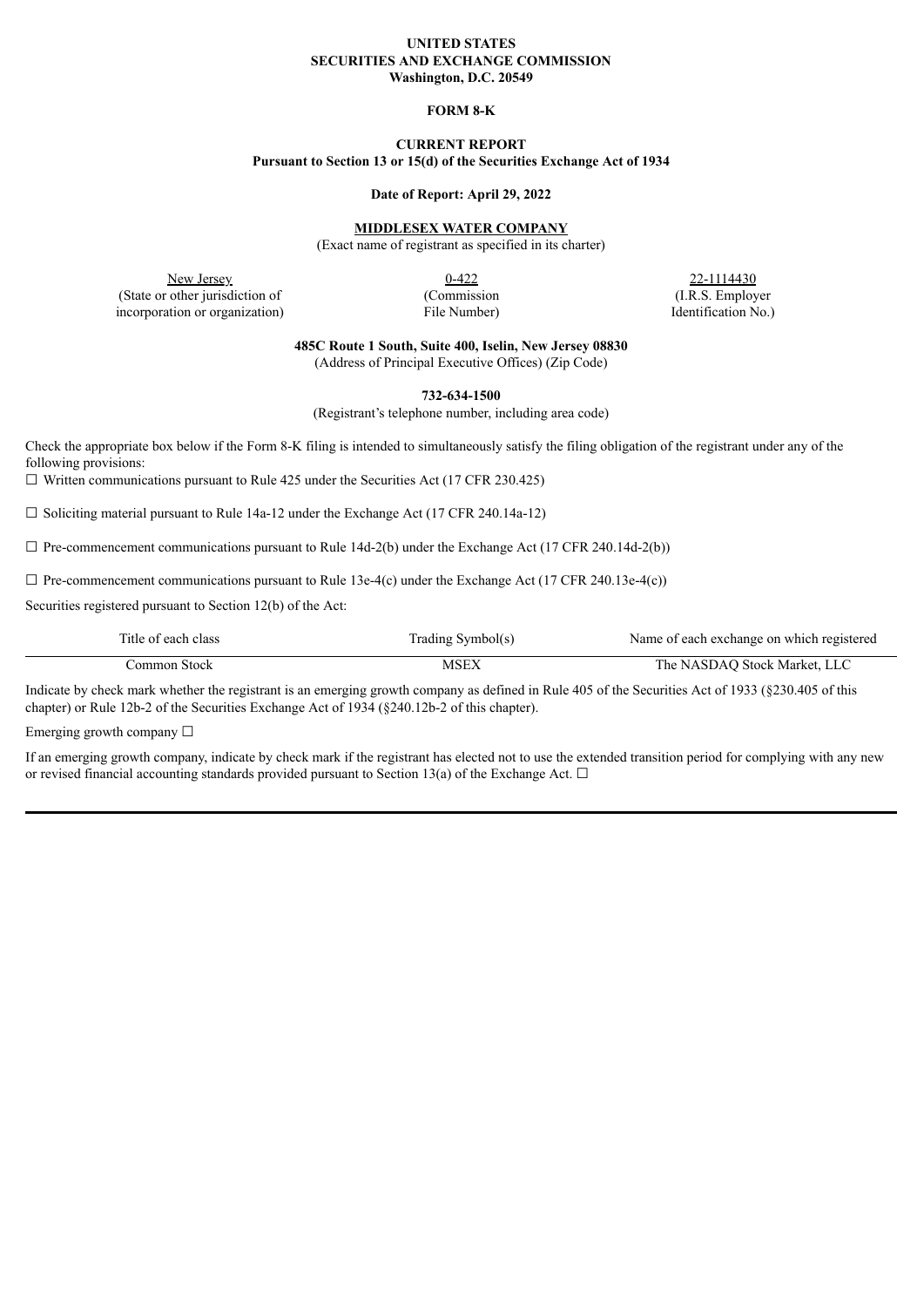## **Item 2.02 Results of Operations and Financial Condition.**

On April 29, 2022, Middlesex Water Company announced its financial results for the quarter ended March 31, 2022. A copy of the press release announcing these results is attached hereto as Exhibit 99.1 and incorporated into this Form 8-K by reference.

# **Item 9.01 Financial Statements and Exhibits.**

(c) Exhibits

| Exhibit       |                                                                                                                       |
|---------------|-----------------------------------------------------------------------------------------------------------------------|
| <u>Number</u> | Description of Document                                                                                               |
| 99.1          | Press Release issued by Middlesex Water Company, dated April 29, 2022 announces First Quarter 2022 Financial Results. |
| 104           | The cover page from this Current Report on Form 8-K, formatted in Inline XBRL.                                        |

## SIGNATURE

Pursuant to the requirements of the Securities Exchange Act of 1934, the registrant has duly caused this report to be signed on its behalf of the undersigned hereunto duly authorized.

## MIDDLESEX WATER COMPANY (Registrant)

/s/A. Bruce O'Connor A. Bruce O'Connor Sr. Vice President, Treasurer and Chief Financial Officer

Dated: April 29, 2022

2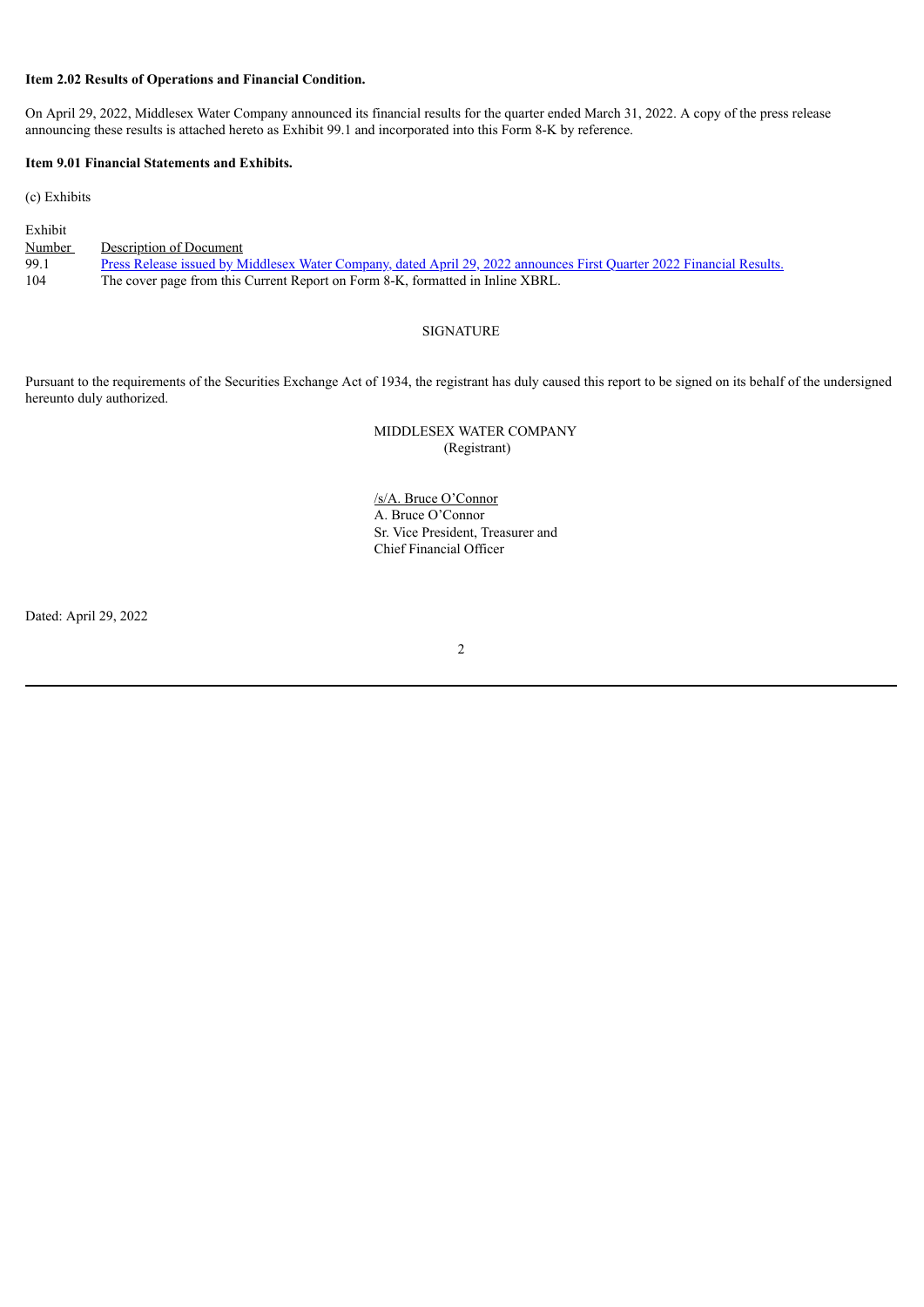# **MIDDLESEX WATER REPORTS FIRST QUARTER 2022 EARNINGS**

### <span id="page-2-0"></span>**Highlights**

- Revenues increased \$3.7 million.
- Net Income rose by \$5.2 million.
- Diluted EPS up \$0.29 per share.
- Sale of Delaware regulated wastewater subsidiary.

Iselin, NJ, (April 29, 2022) *-* Middlesex Water Company ("Middlesex" or the "Company") (NASDAQ:MSEX) a provider of water and wastewater services, today reported first quarter financial results.

### **First Quarter 2022 Results**

Quarterly consolidated operating revenues rose \$3.7 million to \$36.2 million compared to the same period in 2021. Revenues in our Middlesex System increased \$3.8 million primarily due to the January 1, 2022 New Jersey Board of Public Utilities approved base rate increase. In our Delaware system, revenues increased \$0.7 million due to customer growth and a one-time customer credit refund issued in the first quarter of 2021. This increase was offset by reduced revenues of \$0.6 million due to the sale of our regulated Delaware wastewater subsidiary in January 2022.

Operation and maintenance expenses for the first quarter of 2022 increased \$0.8 million from the same period in 2021. The increase was related to higher weather-related main break activity in our Middlesex System during the winter months and increased water treatment costs due to weather–driven changes in water quality.

Middlesex recognized a \$5.2 million pre-tax gain on the sale of its regulated Delaware wastewater subsidiary in January 2022.

Income Taxes for the first quarter of 2022 increased \$1.3 million from the same period in 2021 primarily due to taxes on the gain on the sale of our regulated Delaware wastewater subsidiary in January 2022.

Net income for the quarter ended March 31, 2022 increased \$5.2 million, compared to the same period in 2021. Diluted earnings per share were \$0.68 and \$0.39 for the three months ended March 31, 2022 and 2021, respectively.

Middlesex Chairman, President and Chief Executive Officer Dennis W. Doll said, "The gain from the sale of our Delaware regulated wastewater subsidiary and the favorable outcome of our New Jersey rate case, which became effective January 1, 2022, had a positive impact on earnings. While we decided to strategically exit the Delaware regulated wastewater business, we continue to own and operate our non-regulated water and wastewater contract operations business in Delaware. Meanwhile, we added customers in our Delaware regulated water systems to further grow our footprint, positively impacting operating revenues and further growing shareholder value. Our dedicated teams continued to employ their technical skills in ensuring drinking water safety for our customers and to make capital improvements outlined under our Water For Tomorrow® initiative which includes water treatment upgrades and our annual RENEW Program to replace water mains, valves and hydrants," added Mr. Doll.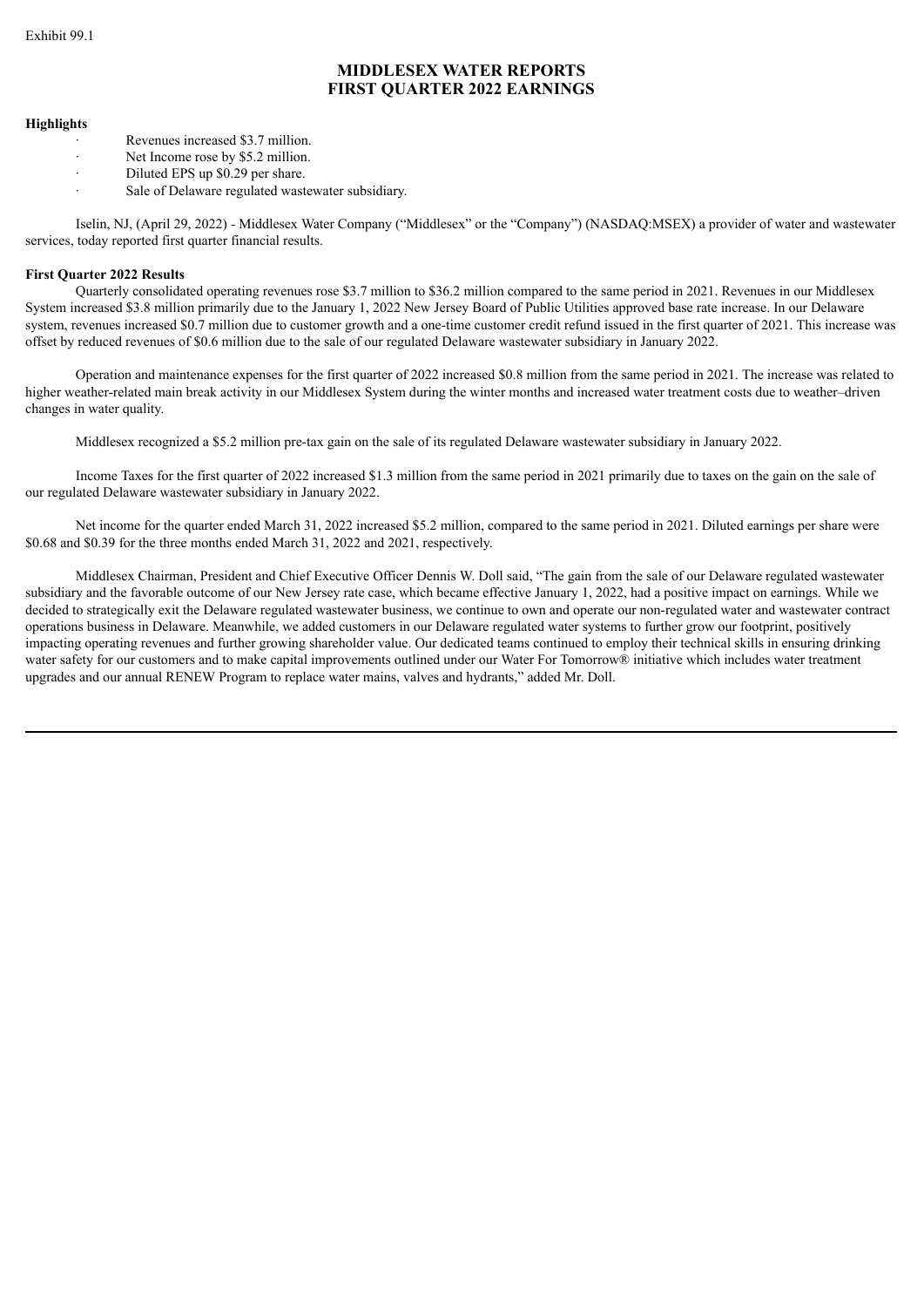## **Board Declares Dividend, Discount Remains in Effect**

As previously announced in April 2022, our Board of Directors declared a quarterly cash dividend of \$0.29 per common share payable on June 1, 2022 to shareholders of record as of May 13, 2022. Middlesex has paid cash dividends in varying amounts continually since 1912 and has increased its annual dividend rate for 49 consecutive years.

The Company's 3% Discount, in effect on our Common Stock for participants in the Company's Investment Plan on purchases made by optional cash payment or dividend reinvestment, is anticipated to continue until 200,000 shares are purchased at the discounted price or August 1, 2022, whichever occurs first. Information about Middlesex Water's Investment Plan (Direct Share Purchase and Sale and Dividend Reinvestment Plan) is available in the Investors section at www.middlesexwater.com.

### **Virtual Annual Meeting Announced**

Also, as previously announced, Middlesex Water will be holding its Annual Meeting online as a virtual only meeting on Monday, May 23, 2022 at 11:00 a.m. EDT. Shareholders may obtain instructions to access the meeting by visiting http://www.virtualshareholdermeeting.com/MSEX2022 and entering the 16-digit control number listed on their Notice of Internet Availability of Proxy Materials or proxy card.

# **ABOUT MIDDLESEX WATER COMPANY**

Established in 1897, Middlesex Water Company serves as a trusted provider offering life-sustaining high quality water service for residential, commercial, industrial and fire protection purposes. The Company offers a full range of water, wastewater utility and related services. An investor-owned public utility, Middlesex Water is a professional services provider specializing in municipal and industrial contract operations and water and wastewater system technical operations and maintenance. The company and its subsidiaries form the Middlesex Water family of companies, which collectively serve a population of nearly half a million people in New Jersey and Delaware. Middlesex is focused on meeting the needs of our employees, customers, and shareholders. We invest in our people, our infrastructure and the communities we serve to support reliable and resilient utility services, economic growth and quality of life. To learn more about Middlesex Water, visit https://www.middlesexwater.com

This press release contains "forward-looking statements" within the meaning of U.S. federal securities laws reflecting the current beliefs or expectations of Middlesex Water Company "MSEX" or the "Company" regarding its future performance, its financial condition, its strategic plans and cash flows, its results of operations as well as any other statements that do not directly relate to any historical or current facts. These statements reflect the Company's current views and information currently available. This information is based on estimates, assumptions and analysis that the Company believes, as of the date hereof, provide a reasonable basis for the information contained herein. Forward-looking statements can generally be identified by the use of forward-looking words such as "outlook," "believes," "expects," "potential," "continues," "may," "will," "should," "seeks," "approximately," "predicts," "intends," "plans," "estimates," "anticipates," "foresees." Actual results, performance or achievements may differ materially from forwardlooking statements, and the assumptions on which forward-looking statements are based. There can be no assurance that the information contained herein is reflective of future performance, and investors are cautioned not to place undue reliance on forward-looking statements as a predictor of future performance. Unless otherwise specified, all information contained in this press release speaks only as of the date hereof. The Company undertakes no duty to update or revise the information contained herein, whether as a result of new information, future events or otherwise.

#### **Media Contact:**

Bernadette Sohler, Vice President – Corporate Affairs bsohler@middlesexwater.com (732) 638-7549